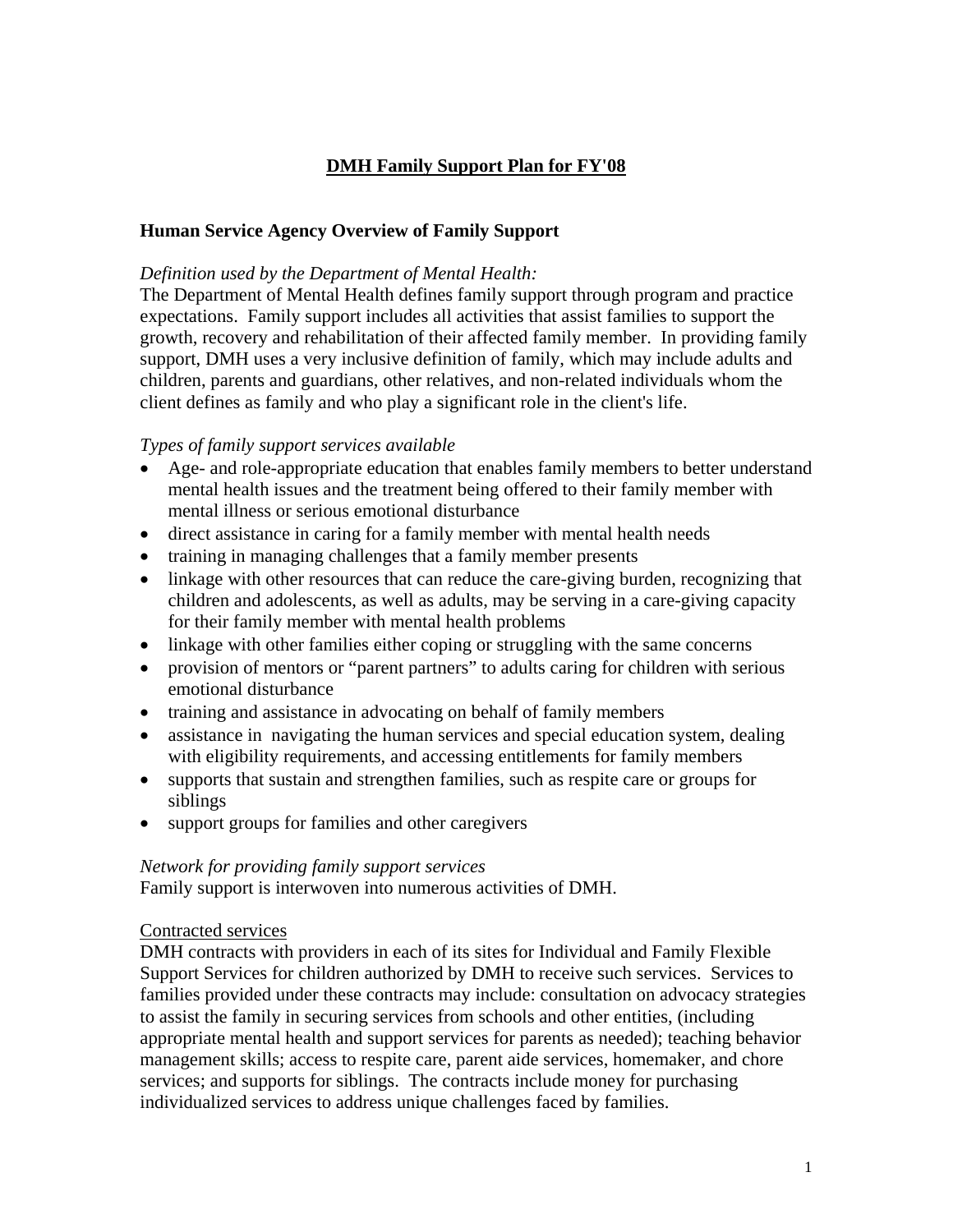DMH funds family support specialists as part of the joint DSS-DMH Collaborative Assessment Program (CAP). Families going through CAP, an assessment and crisis stabilization process for children at risk of out-of-home placement, are offered parent partners, individuals who have raised children with mental health problems and can assist CAP parents in figuring out their needs and how to get them met. DMH also has specific respite care contracts.

Family support is also available to all parents of children and adolescents with behavioral, emotional or mental health challenges, whether or not their child is involved with a state agency. DMH funds at least one person in each Area to facilitate support groups that offer emotional support, provide education about mental health needs and state of the art treatment, teach advocacy strategies, and serve as a self-help venue for parents or other caregivers. Family support specialists are sensitive to the challenges of parents coping with stress who may have mental health needs themselves, and the specialists are trained to support parents in accessing appropriate services.

DMH funded adult services also provide support to the families of adult clients, provided the adult client has given consent. Family support is provided for both clients living at home with mental illness and those who are not. Services that involve families and spouses of adults include: the Program of Assertive Community Treatment (PACT) which makes intensive supports for the adult and family available 24 hours a day; Community Rehabilitative Support activities; and Supported Housing services, particularly in cases where a client resides at his family home and receives residential and rehabilitative support there. In these programs staff not only provide direct service to the client, but provide coordination, referral, and support services to household members and help them achieve a realistic understanding of the nature of their family member's mental illness, its treatment and its prognosis.

DMH provides funding to the Massachusetts Chapter of the National Alliance for the Mentally Ill (NAMI-Mass) and the Parent Professional Advocacy League (PAL) for educational programs for families. Both PAL and NAMI do trainings for providers to help them understand the family perspective.

#### Case management

The Department's goal is to provide each eligible client with a case manager. Virtually all case management for children, and some of it for adults, can be defined as family support, in that assisting children to access services they need provides benefits to the entire family. For adults living at home, much of case management support is directed to assisting the family. Even if the adult is living out-of-home, case managers work with the adult's family so long as the adult has given consent. Case Managers for children, adolescents, and adults help families think through the effects of the affected person's mental health problems on their lives, identify their strengths and the resources, and identify resources and supports to promote the client's recovery and growth. Case managers link families with assistance for themselves as well as for the client as part of the service planning process, and are the people families turn to for help in case of crises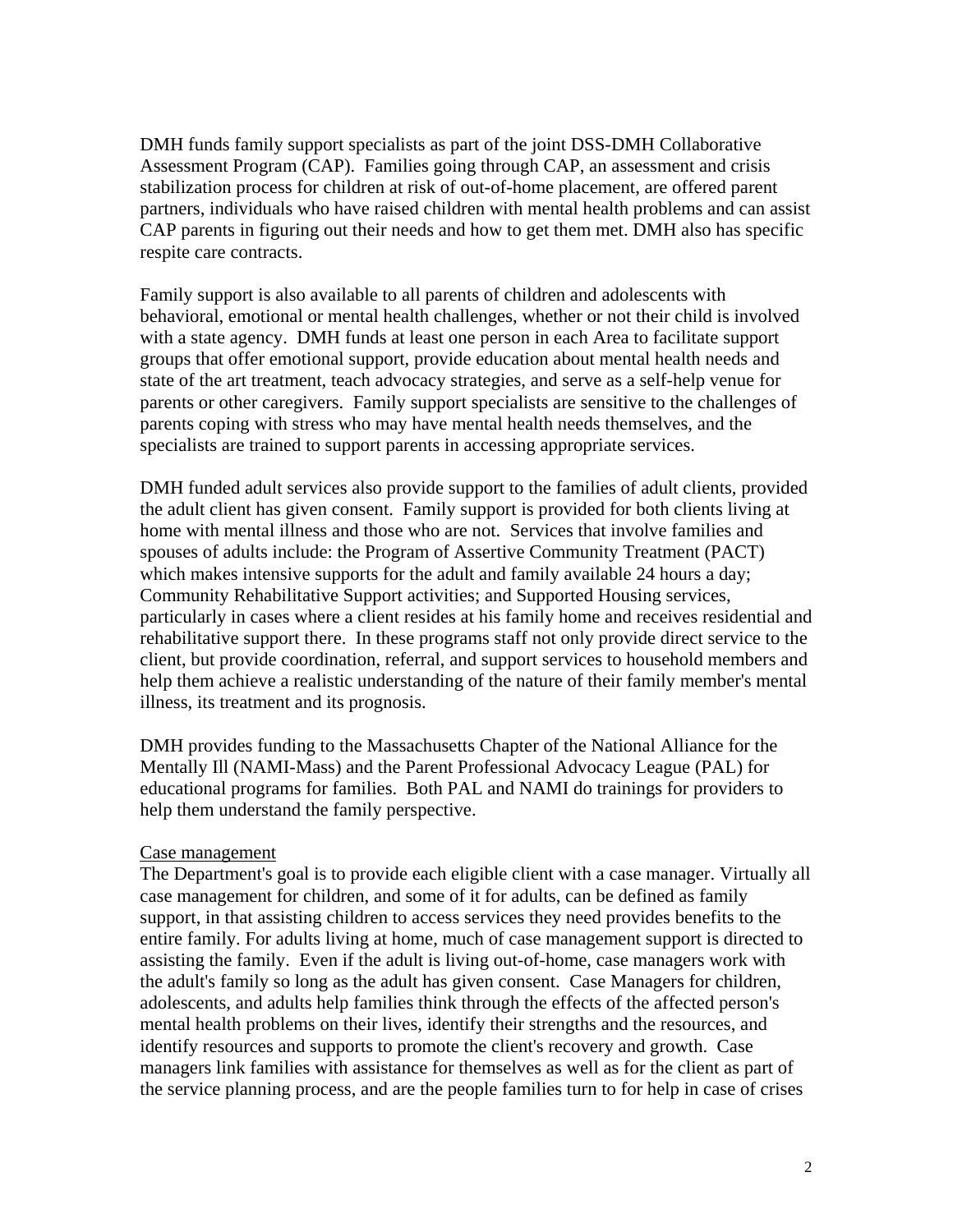and unexpected events. They work with clients and their family members to develop plans for managing crises in advance, to minimize family disruption in times of unexpected events. Case managers authorize the provision of services which directly support the family's care-giving capacity, help families get benefits for the client, and assist families in advocating with other entities for services and supports.

# *Process used to get input on the plan from families of individuals who receive DMHfunded services*

- DMH Area and Site boards regularly participate in needs assessments and program planning. (Ongoing)
- The Mental Health Planning Council, a federally mandated body including consumers and family members of adults, adolescents and children, meets throughout the year.
- Consumer and family input was gathered through formal consumer and family forums held in each Area. Topics included consumer and family satisfaction with current DMH services; goals for involvement of families of child, adolescent and adult DMH service recipients; gaps in services, and recommendations for improving assistance to families (October-November, 2006)
- A series of Listening Sessions to enable the DMH Commissioner and the Secretary of Elder Affairs to hear directly about elder mental health services were held across the state. These sessions, held at Area Services Access Points (ASAP) and Councils on Aging (COA), solicited input from elders, families, ASAPs, COA staff members and DMH provider agencies, regarding service planning for elders and family support issues. (September-October, 2006)
- NAMI and PAL are in regular communication with the Department regarding issues of concerns to family members.
- A workgroup pf DMH staff and family members addressed developed a report addressing the support that can offered through integration of family members and peers into the service system.
- The Division of Child-Adolescent Services has contracted with Consumer Quality Initiative to research how family specialists are used across the country.

# **The Plan**

Input from families about needed supports and services has been a key element of the pre-procurement planning process that DMH has been engaged in for the past two years. There will continue to be vehicles for significant family input into system redesign as the new commissioner assumes office in September and hears from stakeholders, as the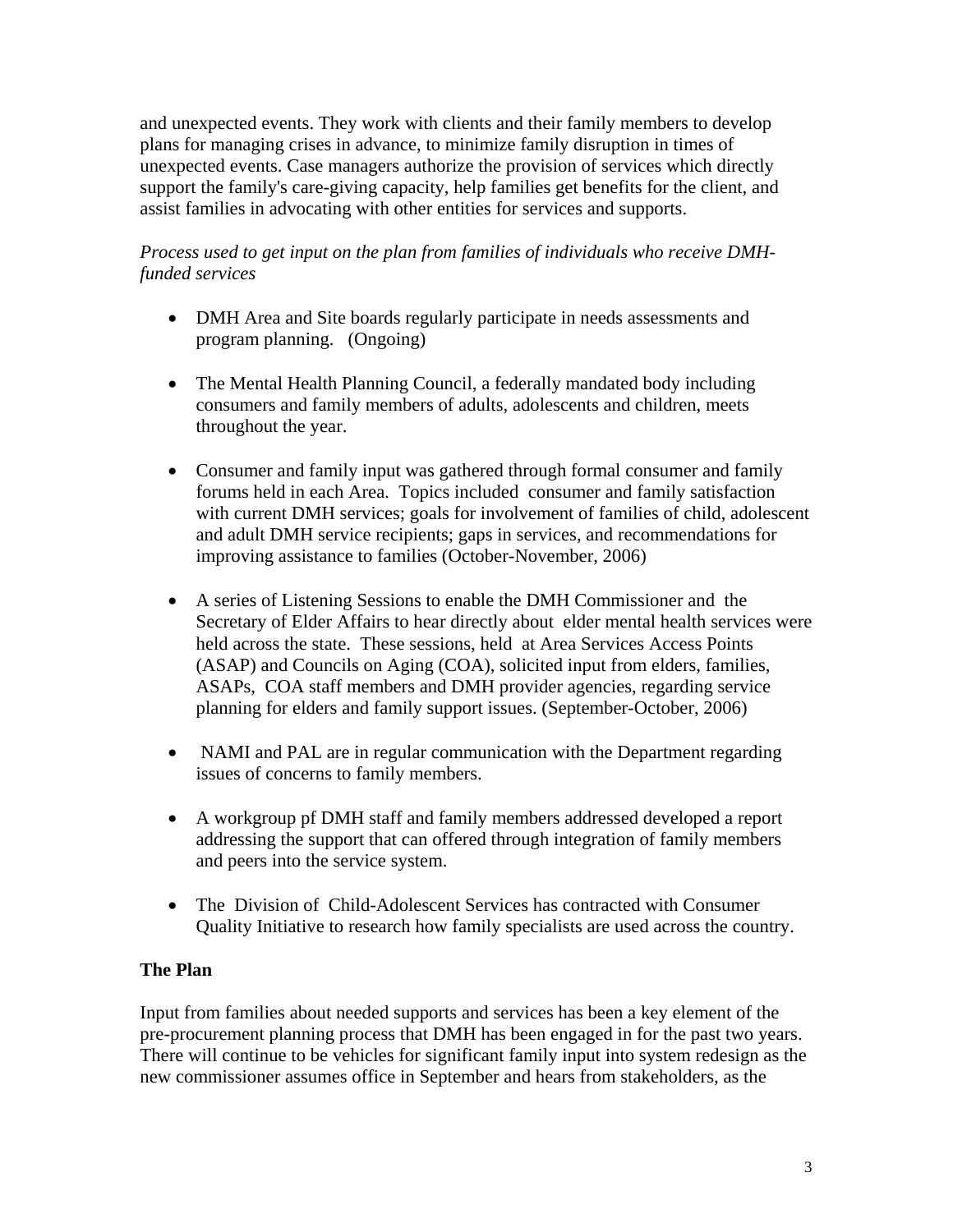department reviews its activities to align itself with the service changes being planned in response to the Rosie D lawsuit, and as pre-procurement activities continue.

Through administrative processes, staff assignment and procurement, DMH will continue to address key concerns raised to date by families to the extent that resources allow. Specific recommendations to enhance family support include:

- Make information about DMH and its services easier for families to obtain
- Improve access to services having their child be able to access the appropriate services in a timely manner is a significant way to decrease the burden on families.
- Work with providers so that they can do a better job informing families about their family member's diagnosis
- Provide peer support for family members and build it in at various levels of the service delivery system
- Increase availability of respite care
- Invite families to serve on human rights committees
- Recognize that adults who are parenting while trying to cope with their own mental illness need specialized services and supports, for themselves and for their children
- Make sure that "crisis plans" for adults address what will happen to their children
- Keep the focus on "recovery" for adults –provide them with the opportunity to become effective, capable independent adults (and parents)

During FY'07 DMH enhanced its websites and public information materials to make information about DMH services more available. As of July 1, 2007, the department streamlined the process for requesting services. In FY'08, ongoing supports will be maintained, and where possible enhanced. The DMH family support initiatives discussed below represent DMH's response to date to the input given by families through the ongoing DMH processes of constituent involvement in program development. Parents and family members have been involved in both the design and implementation phase of these initiatives. Specific levels of involvement are identified below as part of the discussion of the activity.

# **I. Family Empowerment**

# **Current Initiatives**

Family members are represented on the Commissioner's Statewide Advisory Council. Parents of both adult and child mental health consumers are also key members of the State Mental Health Planning Council. The Council must review and approve the annual State Mental Health Plan and the Implementation Report that Massachusetts submits in order to receive federal funds through the community mental health services block grant. Parents are represented on the statewide Professional Advisory Committee on Children's Mental Health, an informal group that has been in existence for 25 years and that advocates at the state level on issues related to the mental health of children and adolescents. Parents are members of the Mental Health Commission for Children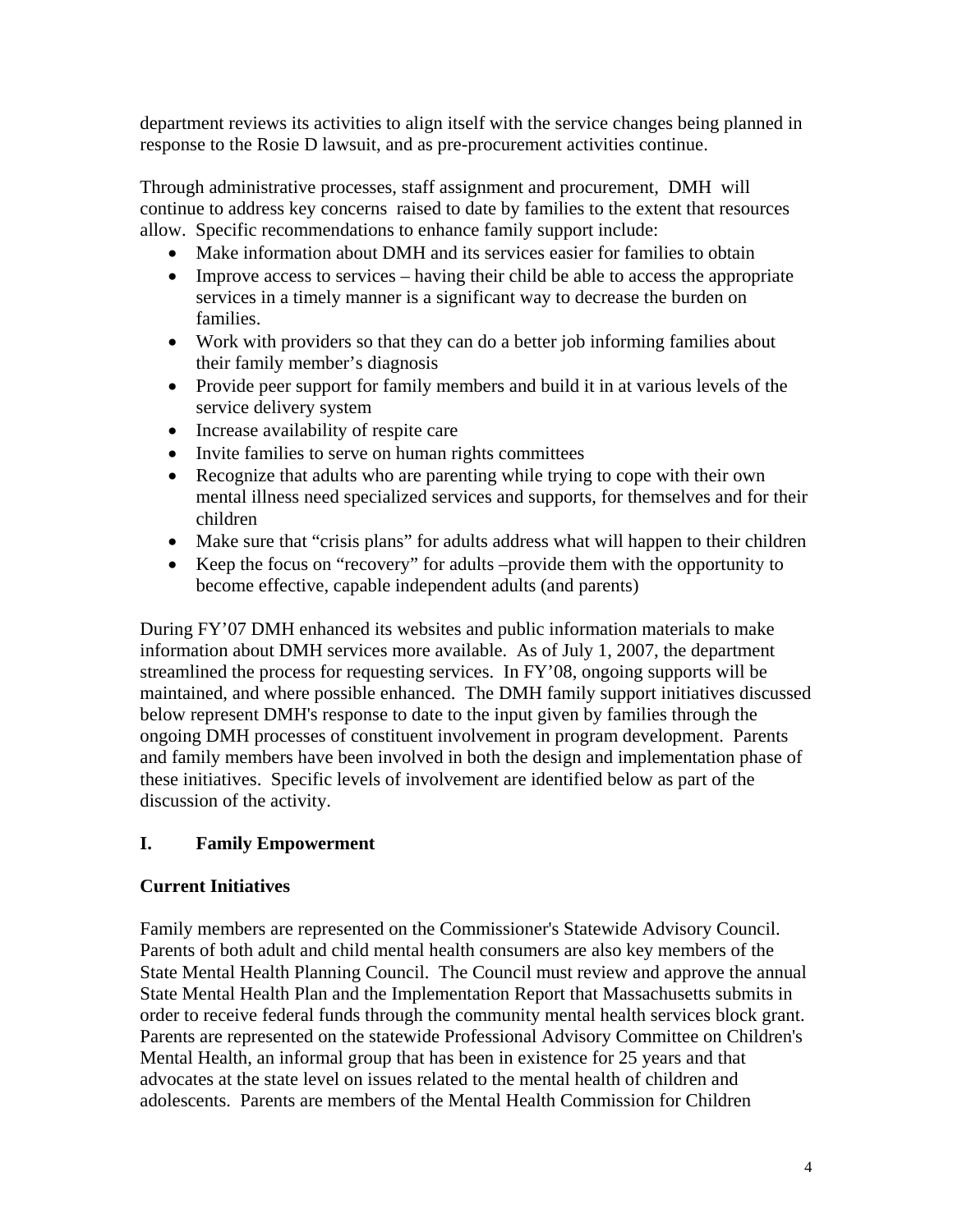Implementation Advisory Group, which is advising DMH on implementation of the priorities agreed upon by the Commission.

The Area and Site-based structure of DMH also promotes Family Empowerment. Family members are represented on Site and Area Boards that advise on local program development, regulations, statutes and policies. Family members participate in the service procurement process through participating on proposal review committees that make recommendations to the Department about contract awards and also participate in local committees that work on the details of refining and improving the quality of services.

DMH contracts with the statewide organization of PAL, which is responsible for making sure that the voices of parents and family members of children with mental health needs are represented in all policy and program development forums both within DMH and in other state agency and interagency forums. PAL provides training to a network of 43 family support specialists to enhance their advocacy skills. PAL maintains regular communication with the local support groups facilitated by family support specialists, and, through them, solicits input on proposed changes to state and federal laws, regulations, and program designs that affect children with mental health challenges. PAL provides feedback to DMH staff about problems that parents are experiencing in regard to service access and quality based on information from support groups, problems presented to the Parent Resource Network Hotline, and studies that it conducts. PAL has identified the need to address the mental health issues of parents affiliated with PAL activities. The Areas have used PAL to provide training for new state hires and provider staff in understanding the parent perspective. A DMH staff member serves as an exofficio member of the PAL board and attends the monthly meetings of the family support specialists to hear concerns directly and solicit parental feedback.

DMH also works with Adoptive Families Together (AFT), an organization of adoptive families that now operates as a program of the Massachusetts Society for the Prevention of Cruelty to Children. AFT provides support groups across the state and develops written material to help educate and assist parents in advocating for the best services for their children. DMH makes AFT materials available through the DMH-funded family support specialists.

## **New Initiatives**

The DMH redesign process, a pre-procurement planning process, has had structured opportunities for input from families of both child and adult clients. Finalizing planning and beginning procurement of DMH services is the overarching DMH initiative for FY'08. The expectation is that this will lead to creation of a child/adolescent service system that, for children and adolescents, is more family-driven and family-centered. The system will promote independence for adult while at the same time be supportive of families of adult clients, many of whom continue to be a key resource for their adult children, even when those children live out of home. The Department's new focus on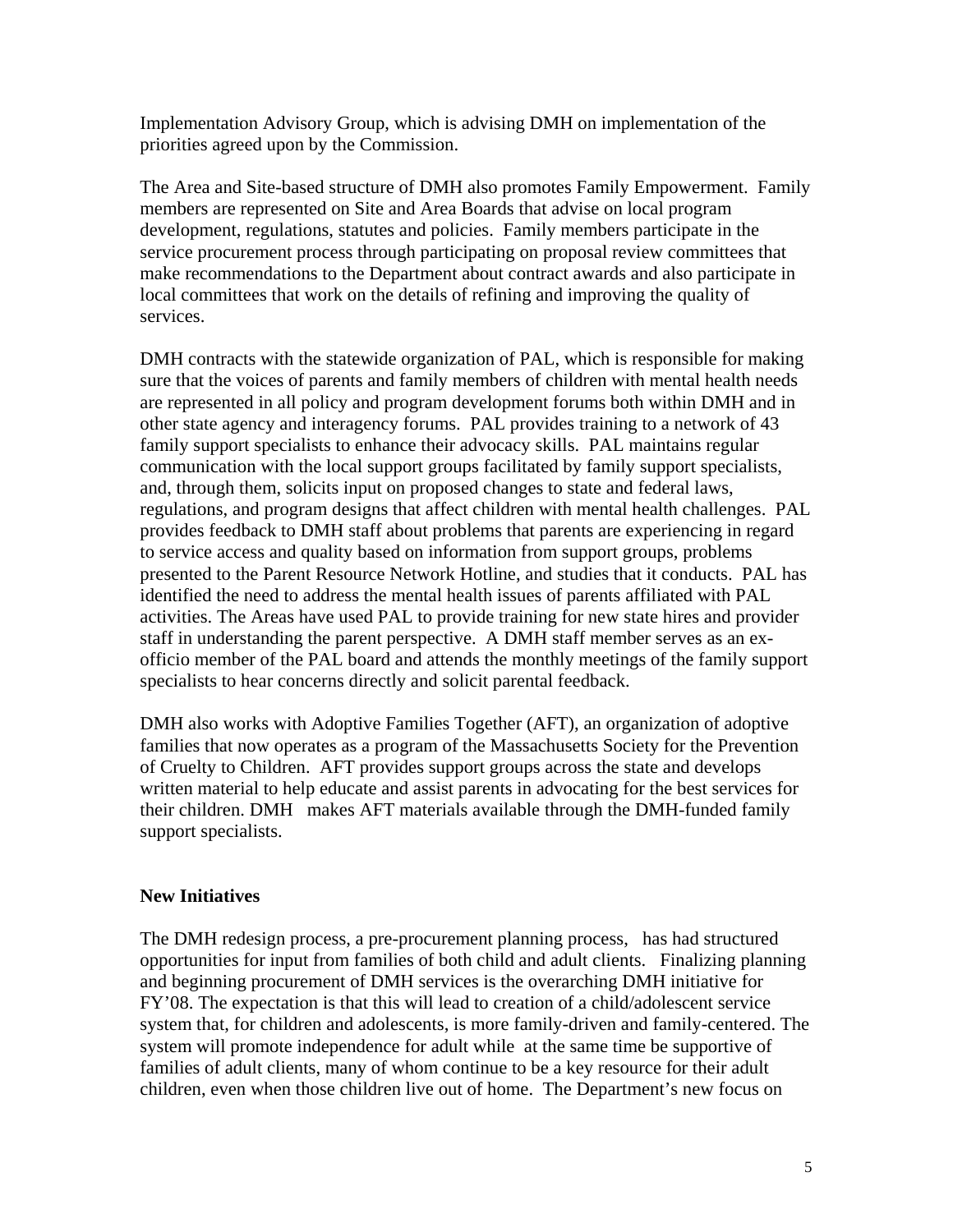Transition AgeYouth, has highlighted the need for DMH to teach families how to best promote independent living skills in their offspring. The redesign process is also expected to tackle the question of how best to support family members of adult clients who choose not to involve their families in their treatment, as those family members often feel distraught and frustrated by being cut out of the process of helping a loved one.

### **II Family Leadership**

### **Current Initiatives**

NAMI's "Family to Family" curriculum taught by NAMI utilizes a train-the-trainer model to help families learn essential skills and information relevant to caring for a family member with mental illness and become knowledgeable about available interventions and resources. Trainers then run groups in their local areas and thus continue to build an informed family base. NAMI also trains family members to co-facilitate support groups for families. Parents of DMH clients continue to participate in trainings offered through Families Organizing for Change that focus on advocacy strategies. PAL provides monthly trainings for family support specialists that build skills in specific areas, such as effective advocacy with schools and insurers and evidence based treatments. Family support funds are used to pay for expenses associated with attending conferences and trainings. Parents from across the state attend and often present at the annual national conference of the Federation of Families for Children's Mental Health, the annual children's mental health research conference sponsored by the Research and Training Center of Florida State University, and the annual Building on Family Strengths conference sponsored by the Research and Training center of Portland State University.

Parents co-chair the Family Advisory Committee of the Massachusetts Behavioral Health Partnership, serve on the Advisory Committee for the Massachusetts Child Psychiatry Access Project, and participate on the statewide Steering Committee for the Coordinated Family Focused Care (CFFC)**.** CFFC is a MassHealth interagency service delivery model being piloted in five sites that includes family support specialists as part of the core staff, promotes an ongoing partnership of families and professionals in service planning, and incorporates family supports in the range of offered interventions. Parents serve on each of the local CFFC steering committees, which offer additional venues in which parents can exercise leadership. Parents serve on the Department of Education's Statewide Advisory Committee for Special Education. The Executive Director of PAL also participates with state agency representatives on the Steering Committee for the Planning and Review Teams that operate under EOHHS auspices to resolve interagency service disputes through facilitating family-centered interagency service planning. There are two family specialists (parent) hired for each PRT who are available to mentor families whose cases come to the PRT, to assure that the PRT remains family friendly, and to reflect the parent perspective in discussion of systemic issues.

PAL and DMH serve on the Steering Committee of the Consortium for Children with Special Health Care Needs which is bringing together parents, government agencies, and health and mental health providers to develop more responsive and integrated systems of care for families. A PAL family support specialist chairs the Family Participation Work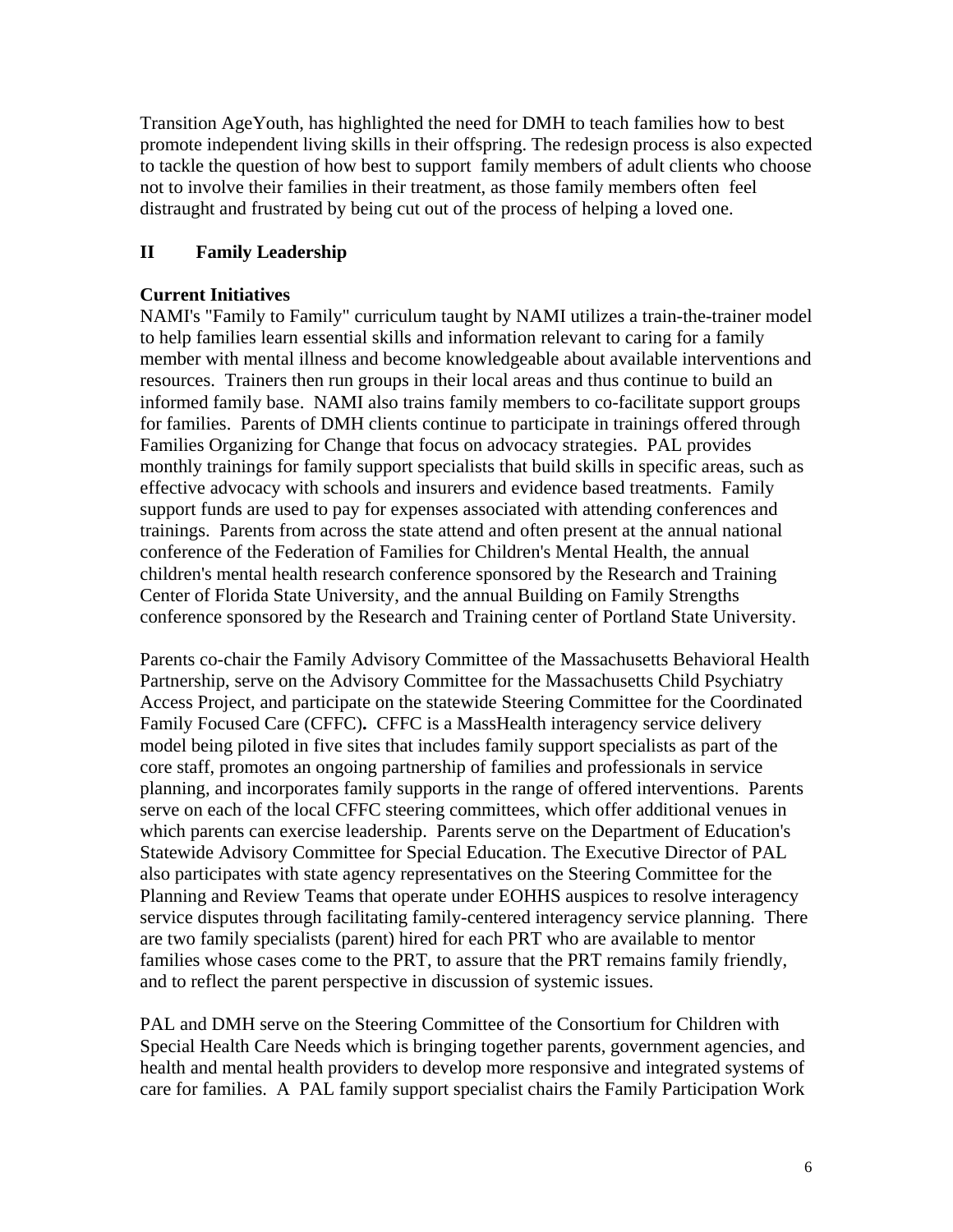Group whose aim is to disseminate information on effective strategies for assuring participation of parents in medical care. The Work Group is building on its successful pilot of a Family Partners' Initiative that paired health-care organizations, including a pediatric practice, a health plan, and a university public health program, with parents or other family members caring for a child with special health care needs to develop more family responsive practice.

## **New initiatives**

Family members will be actively involved in DMH system design and service planning activities to assure that the proposed services address needs for family support at all levels. EOHHS, which is responsible for implementing the court order in the Rosie D. lawsuit, is committed to seeking input on service design from families and plans a series of feedback sessions, the first of which is scheduled for late August.

# **III Family Support Resources and Funding**

# **Current Initiatives**

In FY'07, DMH allocated \$ 4,727,000 for case management services for children and adolescents, not including the cost of supervision. As noted above, parents are the legal guardians, and the ones responsible for their children's care, and thus most case management activities are designed to support parents in their role. Case Managers work with parents to develop a child's Individual Service Plan and check in with the family regularly. They are available to families to help resolve situations as they arise. DMH Case Managers can assist parents of child and adolescent clients, who may have their own mental health and substance use issues, to obtain appropriate services DMH allocated \$20,849,000 for case management for adults. Approximately 25% of adult clients live with their families, and, for those who receive case management, a significant portion of case management activity is directed to supporting the family in maintaining the client at home. Approximately \$2,500,000 of the adult case management budget can be considered as family support.

DMH allocated \$15,701,395.64 for individual and family flexible support, direct services for families of children and adolescents who have been determined eligible for DMH continuing care services, or who require immediate intervention. The contract reporting mechanism does not distinguish how much is spent on direct services for the individual as opposed to support to the family to enable the child or adolescent to remain at home, but contract managers estimate that at least half of this money is spent on family support. Most respite care for families is funded through these flexible support contracts. Moreover, DMH also had \$1,121,519.44 in respite care-specific contracts for children and adolescents. The most common goal of respite care for children and adolescents is to provide relief to families.

DMH funds some family support activities that are not restricted to individuals who have been determined eligible for DMH services. In FY'07, DMH contracted with NAMI for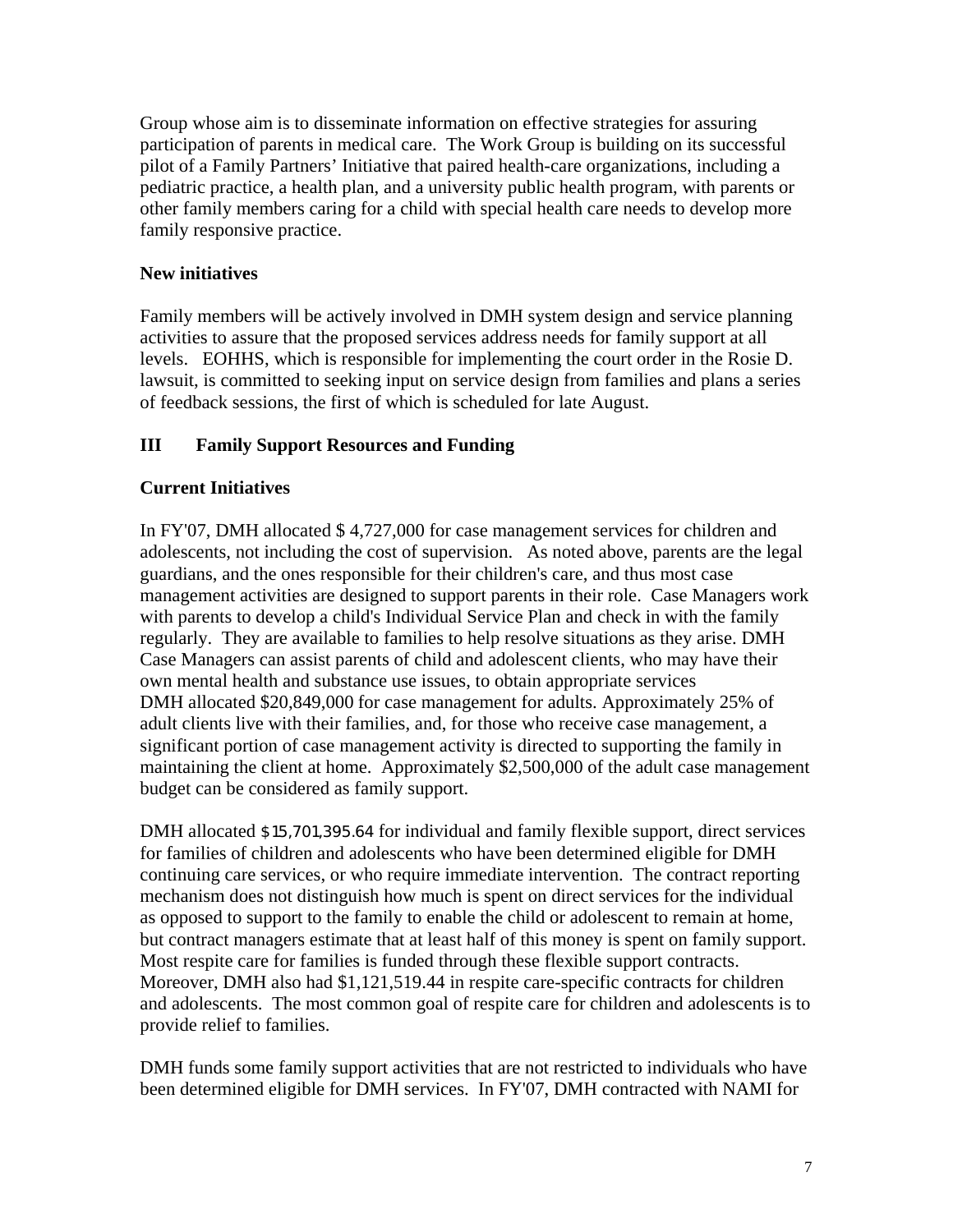\$244,738 and with PAL for \$357,000.00. For families of children and adolescents, there are Area-based contracts totaling \$1,156,839 that cover services provided by 43 locally based family support specialists, including those working in the DSS-DMH Collaborative Assessment Program. Parent education, parent support groups, training and leadership development, and parent mentoring activities are some of the activities offered with these funds. By enabling parents to increase their knowledge and get emotional and practical support from other parents, these activities enable many families to support their child's growth without the necessity of formal state agency involvement.

Also, DMH contributed \$43,012.50 in FY07 to the Clubhouse Family Legal Support Project (CFLSP), which was established in 2000. The project attorney, working with the Mental Health Legal Advisors Committee legal team and several clubhouses, provides legal representation to low income parents with mental illness who are at risk of losing custody and/or contact with their children. The project is proving effective in helping some parents regain or retain custody, and helping others gain visitation rights.

As noted above, DMH provides flexible funding to families of children and adolescents through individual and family flexible support and/or intensive wraparound contracts with mental health providers. If the DMH Individual Service Plan that is developed collaboratively by the Case Manager and the parent or guardian calls for family support, the family is referred to the flexible support/wraparound provider. The provider then draws up an initial program specific treatment plan with the family, indicating the family support services to be provided either by the agency's staff or by services purchased on behalf of the family, or through vouchers given to the family. The provider is responsible for assuring that expenditures support the treatment goals for the child or adolescent. Supports are changed to address new needs or circumstances with the agreement of the family and the provider. The flexible support provider or the Case Manager authorizes respite care services.

## **New initiatives**

DMH will continue to be engaged in system redesign activities this year, including securing input from families as to services and structures that will facilitate service access. As noted above, DMH has taken concrete steps through use of the internet and printed materials, to improve awareness of mental health services and has modified its application forms to simplify access. During FY'08 DMH will review the impact of the new Request for Services application on the system. DMH expects to begin the process of re-procuring its entire community-based system of care beginning in calendar year 2008

## **IV Accessing Services and Supports**

The legislated mission of DMH calls for a focus on serving adults with serious mental illness and children and adolescents with serious emotional disturbance who have continuing care needs that cannot be addressed by acute care services. DMH's budget is predicated on the assumptions that the acute care sector will fulfill its role, that insurers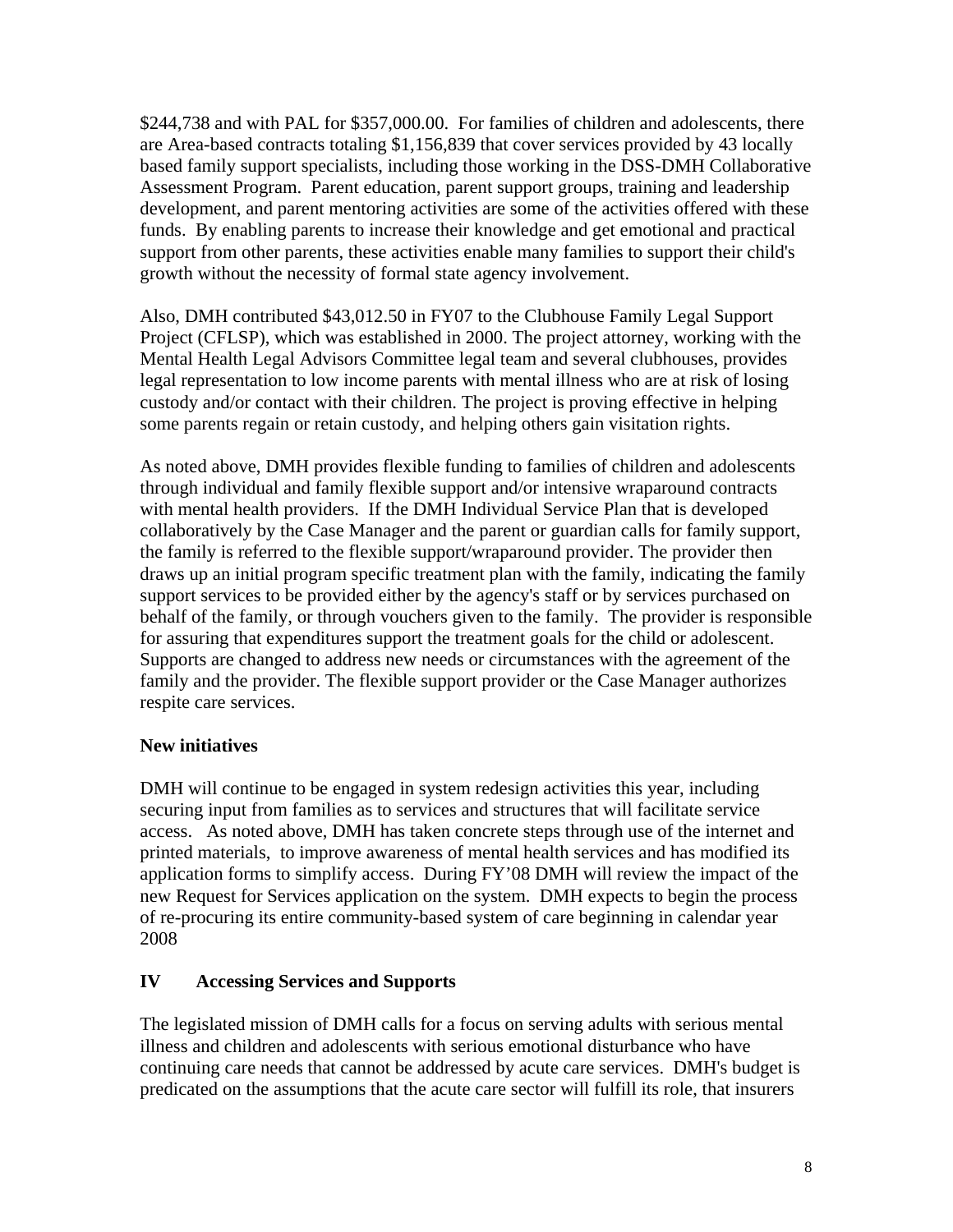included under the state's parity legislation will fund the mental health services identified in the legislation, and that generic community agencies and organizations, given some assistance, can and will serve and include most children and adults, including those with mental health needs. DMH has been working closely throughout the year with the Division of Insurance and the Office of Patient Protection at DPH to arrive at definitions of Intermediate Care services covered under the parity law, and to identify data that should be collected about service utilization of intermediate level of care services.

One approach DMH has taken to assuring access to services is to foster educated consumers and families who can advocate for high quality acute care services and necessary funding. It should be noted that for adults, unless the parent is the legal guardian, DMH cannot contact the family without the client's permission. Thus, outreach work targets both families and adult consumers themselves. DMH funds entitlement specialists to work with consumers and families around access to the full array of entitlements and supports for individuals with mental health problems, including Medicaid, private health insurance coverage, SSI and SSDI, housing and legal aid. DMH also provides training on entitlements so that they can assist families with these matters. Both PAL and NAMI provide information to families regarding access to DMH services, and other means of securing mental health services. Since most children and adolescents with serious emotional disturbances also have special education needs, PAL, family support specialists and Case Managers are a resource for parents around special education services and appropriate school plans for children with mental health challenges.

DMH does extensive outreach and training with community agencies and organizations to make them aware of DMH services not requiring eligibility, such as education and family support activities sponsored by NAMI and PAL, as well as to inform them about the services available to individuals who meet DMH eligibility criteria. The toll-free Consumer Help-line at DMH fields calls from families as well as from clients. In FY'07, the line received a total of 1185 calls with 355 from consumers and 309 from family members. For children and adolescents, DMH works collaboratively with Adoptive Families Together, Parents for Residential Reform, the Federation for Children with Special Needs, the Consortium for Children with Special Health Care Needs, and Families Organizing for Change (an organization focused on individuals with developmental disabilities and mental retardation) to assure that they know what services DMH can offer. DMH provides training to acute care psychiatric units, and to other state agencies such as DSS to keep them abreast of DMH services and eligibility requirements.

NAMI has a statewide information and referral line that services thousands of callers a year. Through these calls and other requests, NAMI-MASS mails and distributes approximately 10,000 informational packets a year, covering topics ranging from the basics of mental illness to issues surrounding guardianship.

In FY '03, DMH provided start-up funding to PAL to create a Parent Resource Network Line (PRN Line), a toll-free number for parents of children and adolescents, staffed by a parent who is an experienced family support specialist. The staff provides callers with direct assistance in resolving their problems, provides information related to youth mental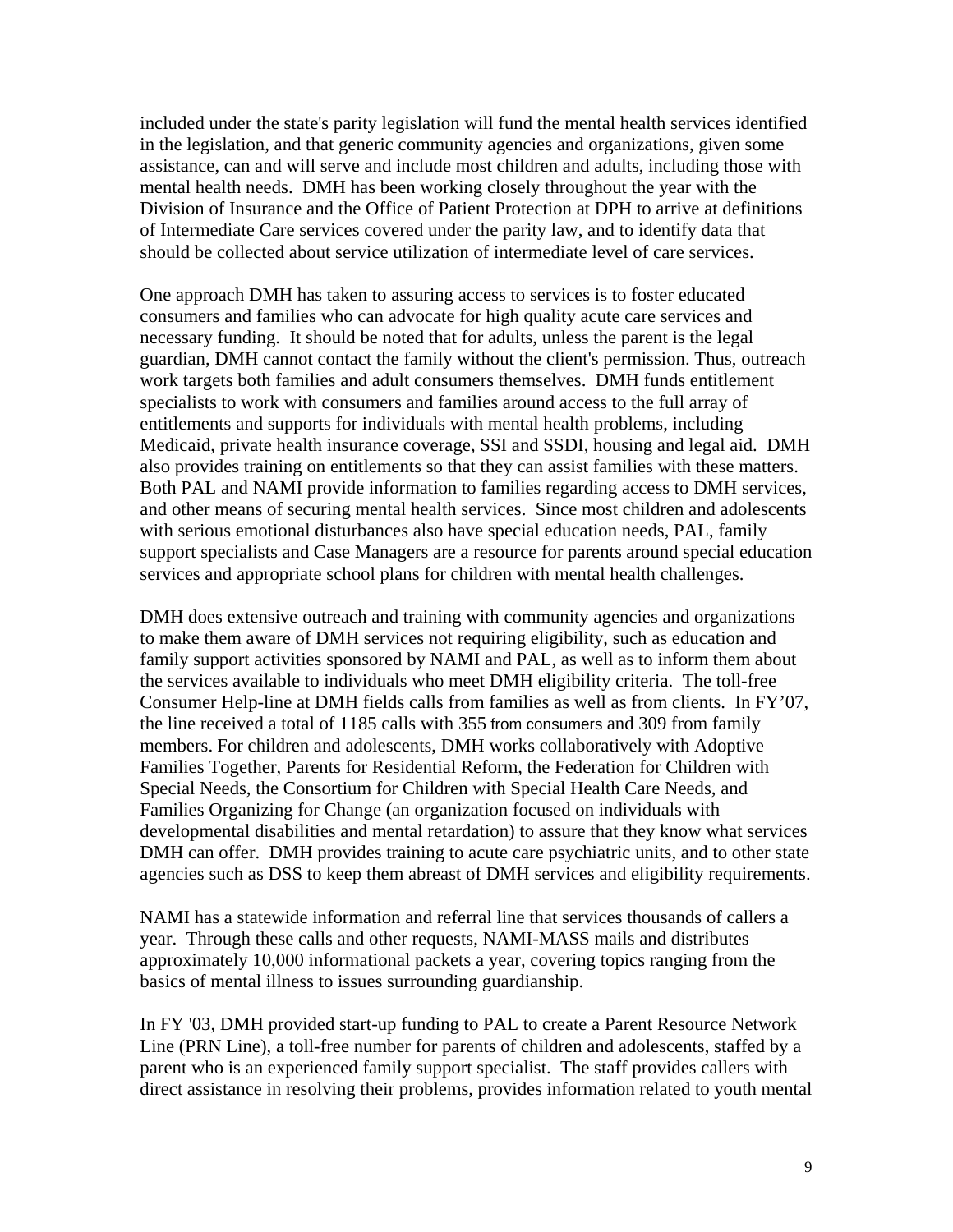health problems, and offers guidance in navigating the education, insurance and human service systems. During FY'07, 266 families placed a total of 341 calls to the PRN line. There were also 35 professional calls that came into the PRN line. Families most frequently sought help related to school issues, insurance access, general mental health information, parent support groups and DMH eligibility.

General community information campaigns are conducted by the Massachusetts Association for Mental Health (MAMH) as part of its campaign to combat stigma about mental illness. Media are particularly involved during the month of October to promote the National Depression Screening Day, and also during May, which has been designated nationally as Mental Health month. The first week in May is Children's Mental Health Week. The DMH Areas and family support specialists sponsor numerous activities to increase knowledge about child mental health and the successes that youth with mental health issues can achieve. Local activities this past year included photography shows of work done by youth, Area-wide conferences with youth performances and distribution of informational materials to libraries, schools, and pediatricians' offices.

DMH and DSS continue to collaborate to assure that caregivers with mental illness involved with the child welfare system receive the services they need. In January 2002, DMH changed its adult eligibility guidelines to require that adult applicants be asked if they are involved with DSS, and if so, to offer short-term DMH services while their applications are being considered. Last summer, DMH Areas and DSS Regions were required to track the number of individuals served under this arrangement and to submit their plans for training and interagency communication. They are expected to report annually on service provision to applicants who are DSS parents. The new DMH Request for Services asks all adult applicants if they are parents as any family involved with the mental health system may need parenting support, for the benefit of the child as well as the adult.

The impact of parental mental illness on child well-being is increasingly documented in research. There are parent support groups at Employment Options and Atlantic House clubhouses. DMH continues to participate on the State-Wide Advisory Group for Parents with Mental Illness and their families created through the University of Massachusetts Medical School (UMMS). This group includes representatives from DMH, PAL, UMMS, Employment Options, the Cole Resource Center, and Mental Health Legal Advisors Committee. DMH makes a significant contribution to the research and intervention projects developed by the Parents' Project team at the UMMS Center for Mental Health Research. DMH administrators, staff, and clients are key stakeholders in identifying the team's agenda, implementing projects, and disseminating findings to the field, consumers and family members. A DMH staff member serves on the Steering Committee of the Family Options Project which is implementing and testing an innovative psychosocial rehabilitation intervention for parents with serious mental illness and their children. Researchers from the University of Massachusetts Medical School and Employment Options, Inc., a psychosocial rehabilitation clubhouse agency, are partnering to study both the process of implementing a family intervention and its outcomes.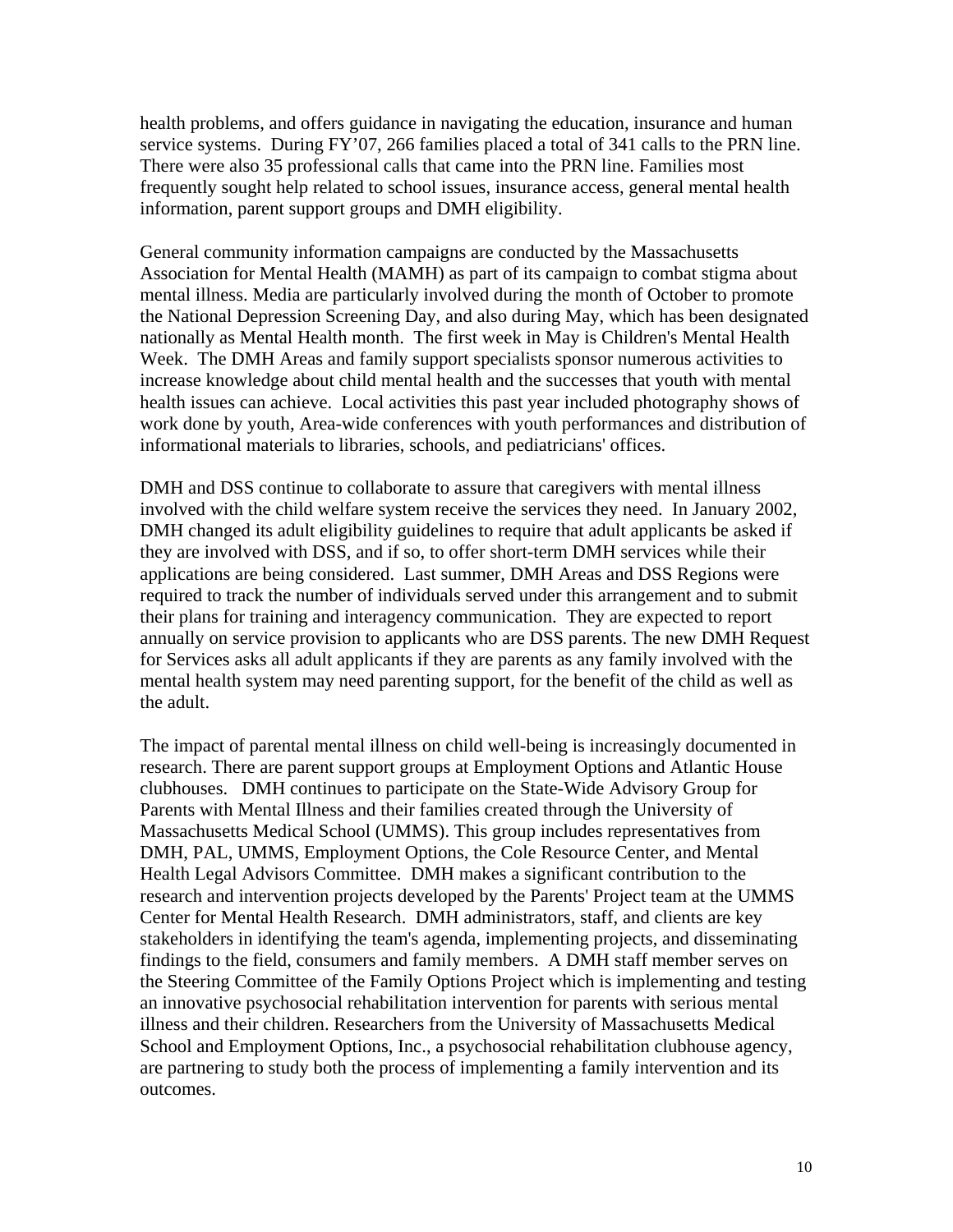## **New Initiatives**

As noted above, the need to increase community knowledge about mental health, to educate the community about the availability of services and to improve access to services have all been identified as priorities for DMH during the planning process to date. DMH will examine the impact of its revised eligibility form during the year and continue to refine its processes to improve access. Some items may be addressed through the DMH administrative changes, some through the procurement.

DMH will be following up on the work a social work intern who studied the particular needs of pregnant and parenting DMH clients between the ages of 16 and 25. She will develop specific recommendations for service enhancements and will prepare a resource guide directed to that population which DMH can distribute.

# **V Culturally Competent Outreach and Support**

All services are made accessible to individuals and families as needed. If English proficiency is limited, then interpreter services are made available. Likewise, interpreters are made available for individuals who are deaf and hard of hearing. DMH attempts to insure that all written materials are available in the client's preferred language. Translations are done, as needed, for individuals, for client-specific matters. The DMH Office of Multi-Cultural Affairs (OMCA) reviews DMH-prepared documents to assure that they are culturally appropriate for all populations. OMCA also participates in community dialogues, and provides trainings and presentations as part of its regular activities. In addition, OMCA provides cultural competence consultations as well informal and referrals for DMH staff and providers.

OMCA developed and completed two three-year Cultural Competence Action Plans (FY2002-2007), placing DMH's mission of culturally and linguistically competence into action. Major building blocks of systemic competence have been established, such as community partnerships, leadership development, service and standards development, education and training, information dissemination, data and research and human resources development. Examples of accomplishments include:

- Collaboration with the Massachusetts Behavioral Health Partnership(MBHP) and the Mental Health and Substance Abuse Corporations of Massachusetts in complete a performance incentive project to determine whether contractors met the needs of non-English speaking and culturally diverse MassHealth recipients and propose recommendations to enhance the capacity of the provider network.
- Partnered with the Harvard Program in Refugee Trauma, MBHP, the University of Massachusetts Medical School Office of Community Programs, Massachusetts Medical Society, and the DMH Western Massachusetts Area Office in providing three statewide trainings on Healing the Wounds of Mass Violence: Assessment and Treatment of Refugees and Torture Survivors.
- Partnered with the Office for Refugees and Immigrants to identify the mental health needs of refugees and recommended solutions to reduce barriers to service.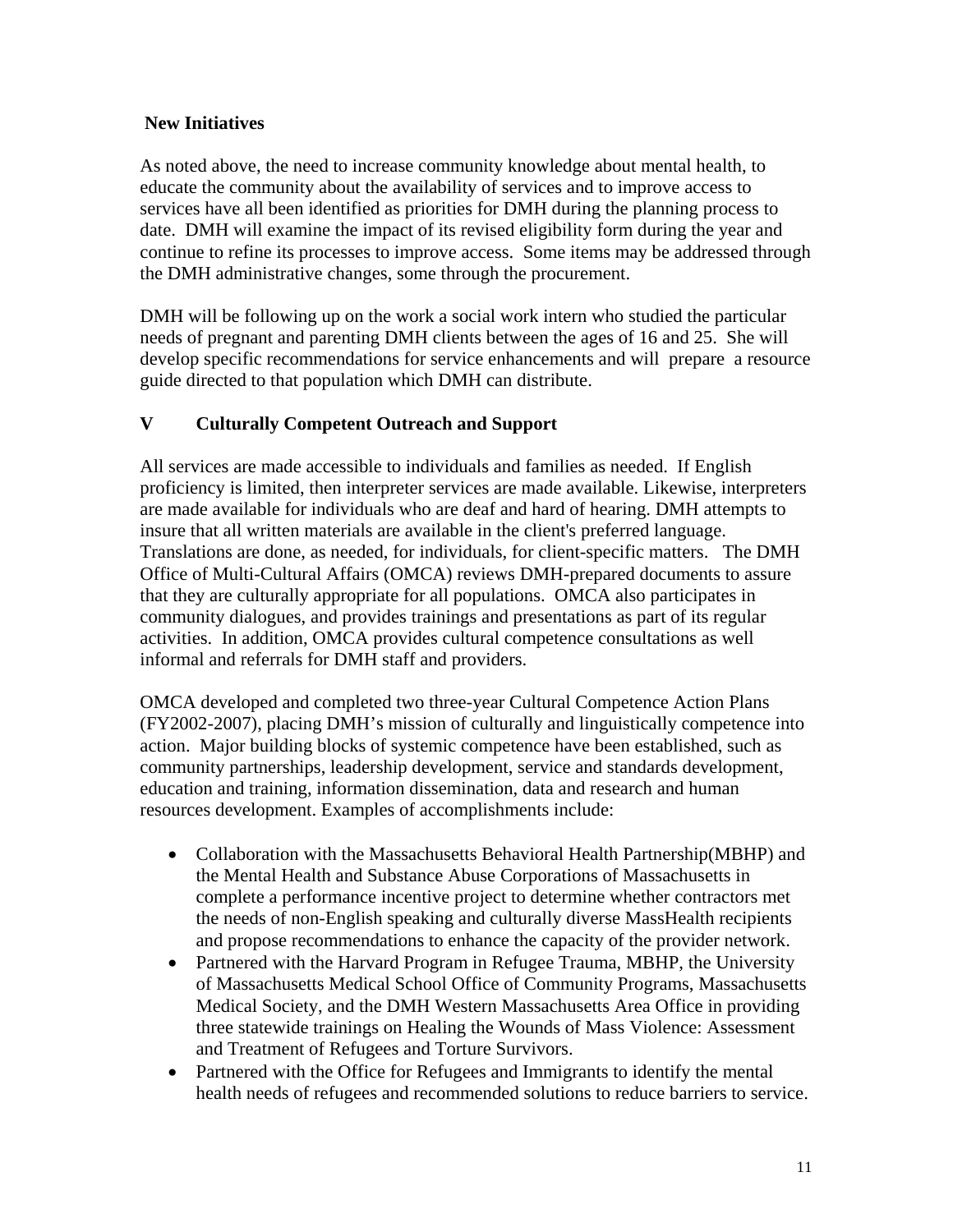## **New Initiatives**

The Office of Multi-Cultural Affairs will continue to be an active participant in the system redesign and service procurement process. Making sure that there is equal access to service for all ethnic and racial populations and that services are culturally appropriate are two benchmarks against which all recommendations and procurement materials will be measured.

# **VI Interagency Collaboration**

DMH is engaged in numerous activities with EOHHS and the agencies under its aegis as EOHHS takes steps to create a seamless system of care that is easy for families to navigate. DMH also continues to work in collaboration with the Department of Public Health and other EOHHS agencies to include individuals/families who have special health needs in regional emergency planning initiatives. DMH participated with the Mass. Association of Older Americans, Executive Office of Elder Affairs, the Mass. Aging and Mental Health Coalition in producing the second edition of "Eliminating Barriers to Mental Health Treatment: A Guide for Massachusetts Elders, Families, and Caregivers".

DMH continues to participate in the oversight of four interagency initiatives that incorporate family-driven service planning, the use of family support specialists, and family supports as critical components. These interagency projects all aim to prevent out-of-home placement through provision of intensive wraparound services, including family supports, for children and their families and through interagency engagement with families in service planning. The projects are:

- CFFC, described above;
- Central Massachusetts Communities of Care, a federally funded system of care demonstration project;
- Mental Health Services Program for Youth, a project housed at Neighborhood Health Plan that now serves five communities;
- Collaborative Assessment Program (CAP), a statewide DMH-DSS program with some Medicaid funding.

In addition, DMH participates in the EOHHS Planning and Review Teams for children and adolescents which address interagency service delivery issues and is an active participant in the EOHHS-led Rosie D planning process.

DMH participates in numerous committees about child and adolescent services with the Department of Education and the Department of Early Education and Care to assure that children with special behavioral needs have access to appropriate child care and educational services and that programs understand and provide appropriate supports for families raising children with disabilities.